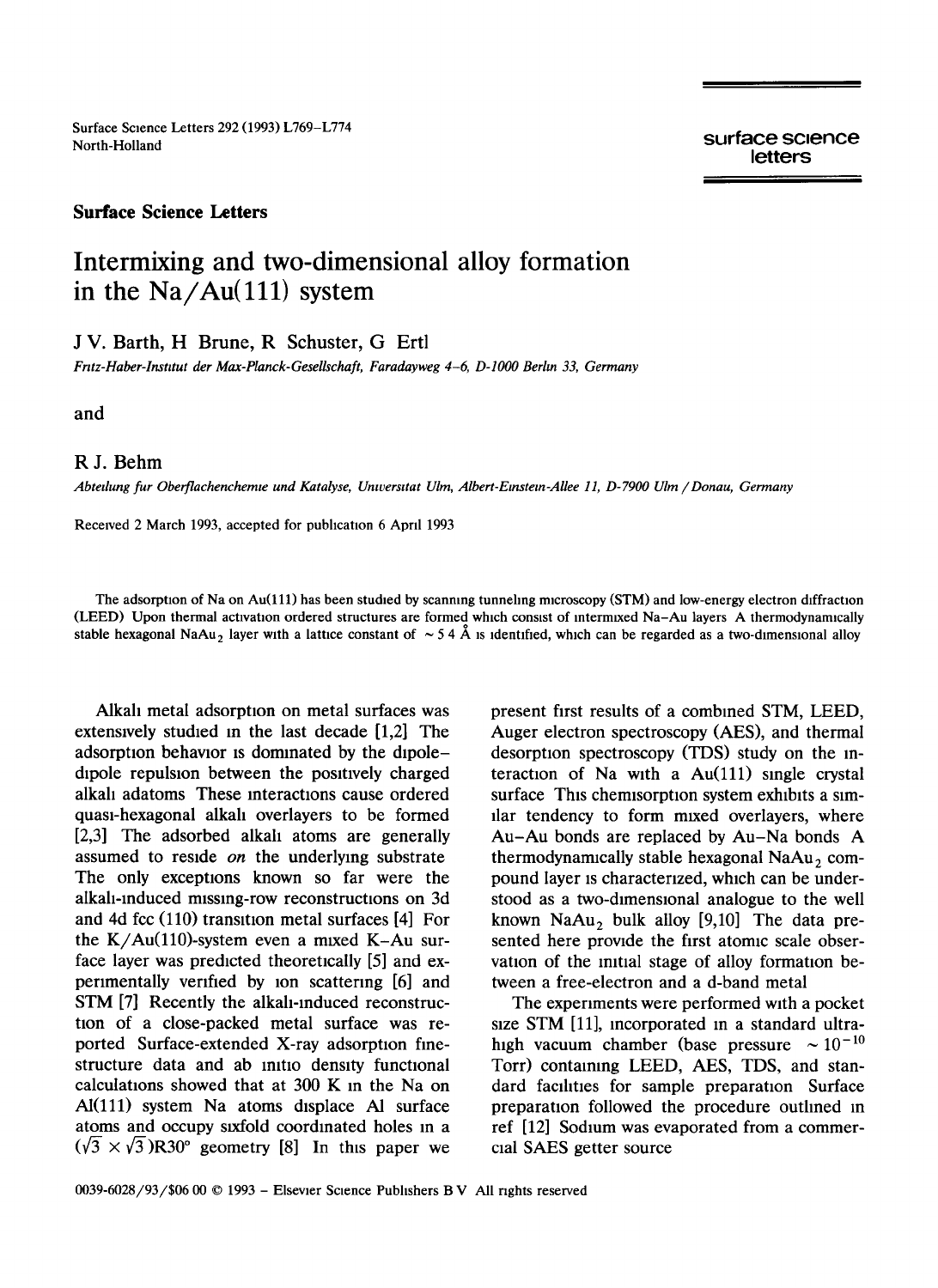Upon deposition at  $85$  K adsorbed Na orders spontaneously at coverages between 0.2 and 0.6 ML (1 monolayer (ML) corresponds to 1 Na atom per substrate atom in the unreconstructed surface) A sequence of quasi-hexagonal structures is formed with mcreasmg coverage, as evidenced by LEED Because of their easy formation and their similarity wtth alkah overlayer structures on Pt(111) [13] and Ru(001) [14] these structures are associated with ordered overlayers They are used for coverage calibration in the subsequent experiments Both integral order beams and Na adlayer beams exhibit weak satelhtes, similar to the LEED pattern of the clean surface, indicating that under these conditions the reconstruction of the clean Au(111) surface is maintained If the Na-covered sample is heated to 300 K, the hexagonal lowtemperature structures transform irreversibly At  $\theta \approx 0.5$  ML a sharp LEED pattern of a well ordered  $c(4 \times 2)$  structure appears The absence of satelhte spots indicates a removal of the reconstruction Further heating to  $\sim 600$  K leads to the formation of a new LEED satelhte pattern, where the central high-intensity spots do not he on the Au lattice positions The resulting reciprocal lattice is contracted and rotated by  $30^{\circ}$  and can best be described by a  $(1.08\sqrt{3} \times 1.08\sqrt{3})R30^{\circ}$ structure The satelhte peaks, which are oriented along the  $Au(111)$  lattice directions, span approximately a  $(13 \times 13)$  unit cell The fact that both the c(4 × 2) and the expanded  $(1.08\sqrt{3}$  ×  $1.08\sqrt{3}$  )R30 $\degree$  structure require thermal activation stgnals that a rearrangement of surface Au atoms ~s mvolved in the formatton of these structures

STM data (recorded at 300 K) gwe further mstght into the adsorption system We will concentrate on the 0 5 ML coverage regime The overview image presented in fig 1 reveals a sigmficant restructuring of the surface after Na deposition at 300 K Irregularly shaped islands with  $\sim$  50–500 Å diameter are formed, which are randomly distributed over larger terraces on the surface Island size and shape do not change wtth time on a time scale of  $\sim$  30 min Considering the generally repulsive dipole-dipole interactions between adsorbed alkali atoms and their high mobility at 300 K  $[15]$  it is impossible that these tslands are formed by condensed alkah atoms



Fig 1 Large-scale STM topography image  $(2000 \times 2000 \text{ Å}^2)$  of a Au(111) surface after deposition of  $0.5$  ML Na at 300 K





Fig 2 (a) Atomic resolution image  $(210\times210 \text{ Å}^2)$  of the  $c(4\times2)$  structure in the lower terrace and the protruding islands The 120° rotational domains of the  $c(4\times2)$  are marked A, B and C (b) Model of the  $c(4 \times 2)$  structure (open circles Au atoms, shaded circles Na atoms substituting Au surface atoms)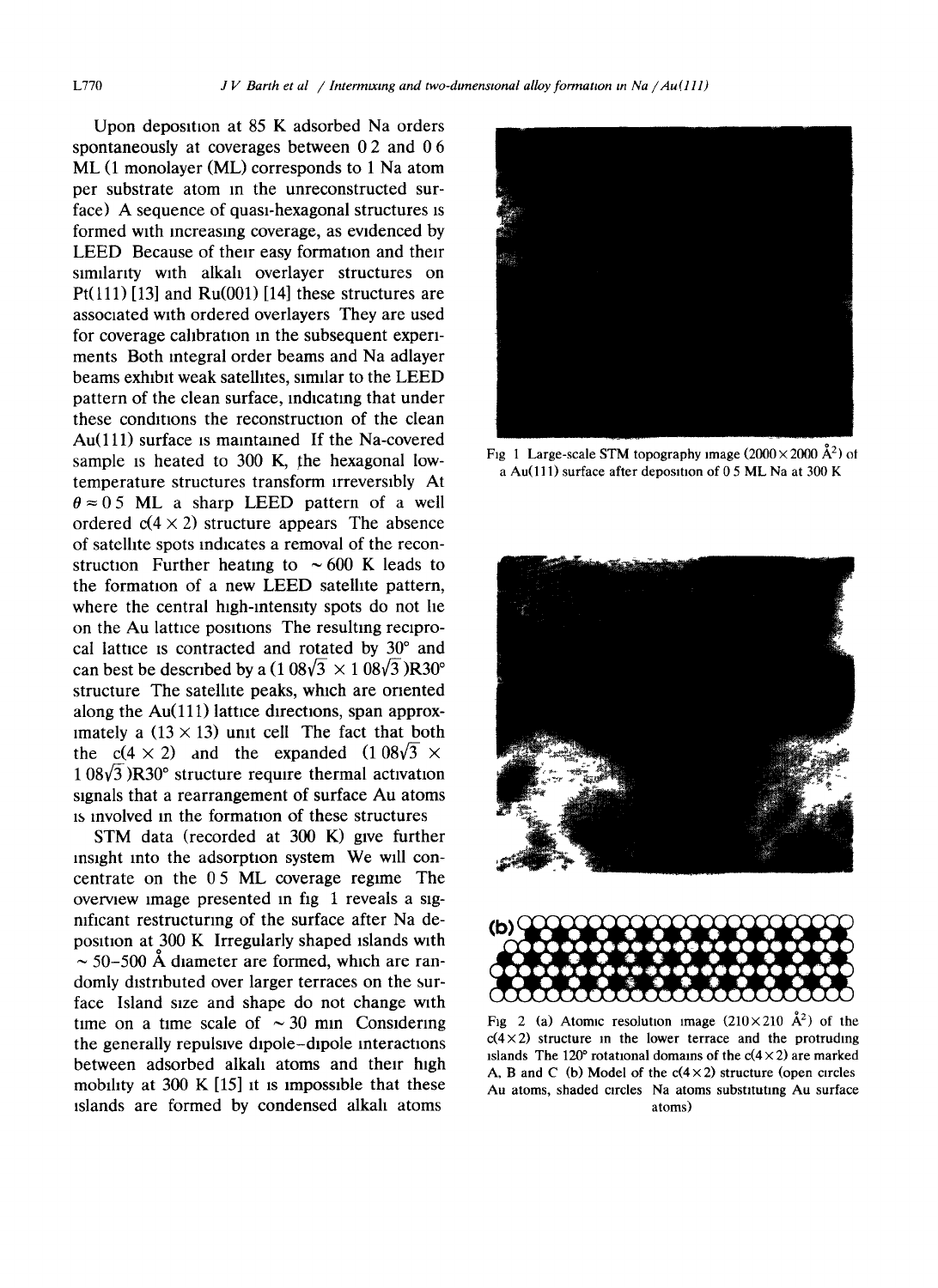The islands cover approximately 40% of the surface on the large terraces This is much more than the about 0.05 ML of Au atoms which would be set free from the topmost Au layer upon a Na-induced removal of the Au(111) reconstruction Therefore, we assume these islands to consist of a mixed adlayer of both Au and Na atoms The islands exhibit an irregular structure of elevated lines, about 1  $\AA$  high and 10-20  $\AA$  wide These lines are not present on the lower terrace level, instead there is a series of  $\sim 10$  Å deep holes The height difference of  $\sim$  1.4 Å between island and terrace level and their different structural characteristics indicate that different structures are present

High-resolution STM data resolve that a large fraction of the lower level areas is covered by islands,  $30-300$  Å in diameter, which exhibit a periodic structure (see fig 2a) A rectangular unit cell with 2a and  $a\sqrt{3}$  lattice constants and a corrugation amplitude of about  $0.4 \text{ Å}$  are found, corresponding to a  $(2 \times \sqrt{3})$  rect., or, equivalently, a  $c(4 \times 2)$  structure, as observed before with LEED This phase can exist in three  $120^{\circ}$  orientational domains, all of which are present in the image Also this phase is assumed to consist of a mixed topmost layer In the atomic model shown In fig 2b the depressions in the STM image are associated with Na atoms substituting every fourth Au atom in the  $(1 \times 1)$  surface layer. This structural assignment will be discussed below In the protruding islands a hexagonal lattice with a corrugation amplitude of  $\sim 0.2$  Å is resolved (cf fig 2a) The image reveals that the elevated lines on the islands coincide with domain boundaries of the hexagonal structure In contrast to the  $c(4 \times 2)$ islands the hexagonally structured areas show an additional long-range height modulation of 0.5  $\AA$ , which, however, is not very regular This is a first hint that the topmost layer atoms do not reside on identical adsorption sites By comparison with the  $c(4 \times 2)$  structure we find that the hexagonal pattern of the protruding islands is oriented along [112] The lattice constant amounts to  $\sim$  5.4 Å and thus differs from the Au lattice Lattice parameter and orientation agree well, however, with that of the  $(1.08\sqrt{3} \times 1.08\sqrt{3})R30^{\circ}$  structure derwed from the LEED pattern observed after  $\sim$ 

600 K annealing The  $\sim 1$  Å deep holes in the lower terrace level mentioned above often exhibit a characteristic, network-hke structure, similar to the elevated lines in the upper level islands. The height difference from the bottom of these holes to the hexagonal island areas amounts to  $\sim 2.4$  $\AA$ , equivalent to a  $Au(111)$  layer height. Therefore, we conclude that the surface layer in these holes consists of a similar type albeit poorly ordered structure as that found in the elevated islands

Structure and topography of the surface changed drastically after the sample IS flashed to  $\sim$  600 K, as seen in the STM image reproduced in fig 3a. The flat  $c(4 \times 2)$  areas have disappeared, in agreement with LEED observations Though the surface still exhibits a characteristic two-level terrace Island topography, it is entirely covered now by a well ordered hexagonal structure with a periodicity of  $\sim$  38 Å The height difference between the two levels has increased to  $\sim$  2.4 Å. The formation of a two-level system is attributed to the limited mass transport dunng the short period of annealing After longer annealing fiat terraces with the same structural characteristics are formed Elevated lines are found, similar to those formed at 300 K on the protruding Islands, indicating a similar nature of both structures. The atomic structure of this phase is resolved in the image in fig 3b It is of the same hexagonal type as that of the protruding islands in fig 2, with a periodicity of  $\sim$  5.4 Å  $\approx$  $1.08a\sqrt{3}$  The long-range corrugation pattern is oriented along the bulk Au lattice directions The characteristics of this corrugation pattern do not depend on the tunneling parameters Therefore, we conclude that this pattern is not due to an electronic effect but rather reflects the topography of the surface It is identified as a moire structure caused by the lattice mismatch of substrate and surface layer Both lnteratomic distances and lattice orientations agree with the  $(1.08\sqrt{3} \times 1.08\sqrt{3})R30^{\circ}$  LEED satellite pattern, where the LEED satellite spots result from the long-range periodicity of the moiré structure The chemical composition of the topmost atomic layer can be derived from the terrace topography of the surface The formation of islands is attributed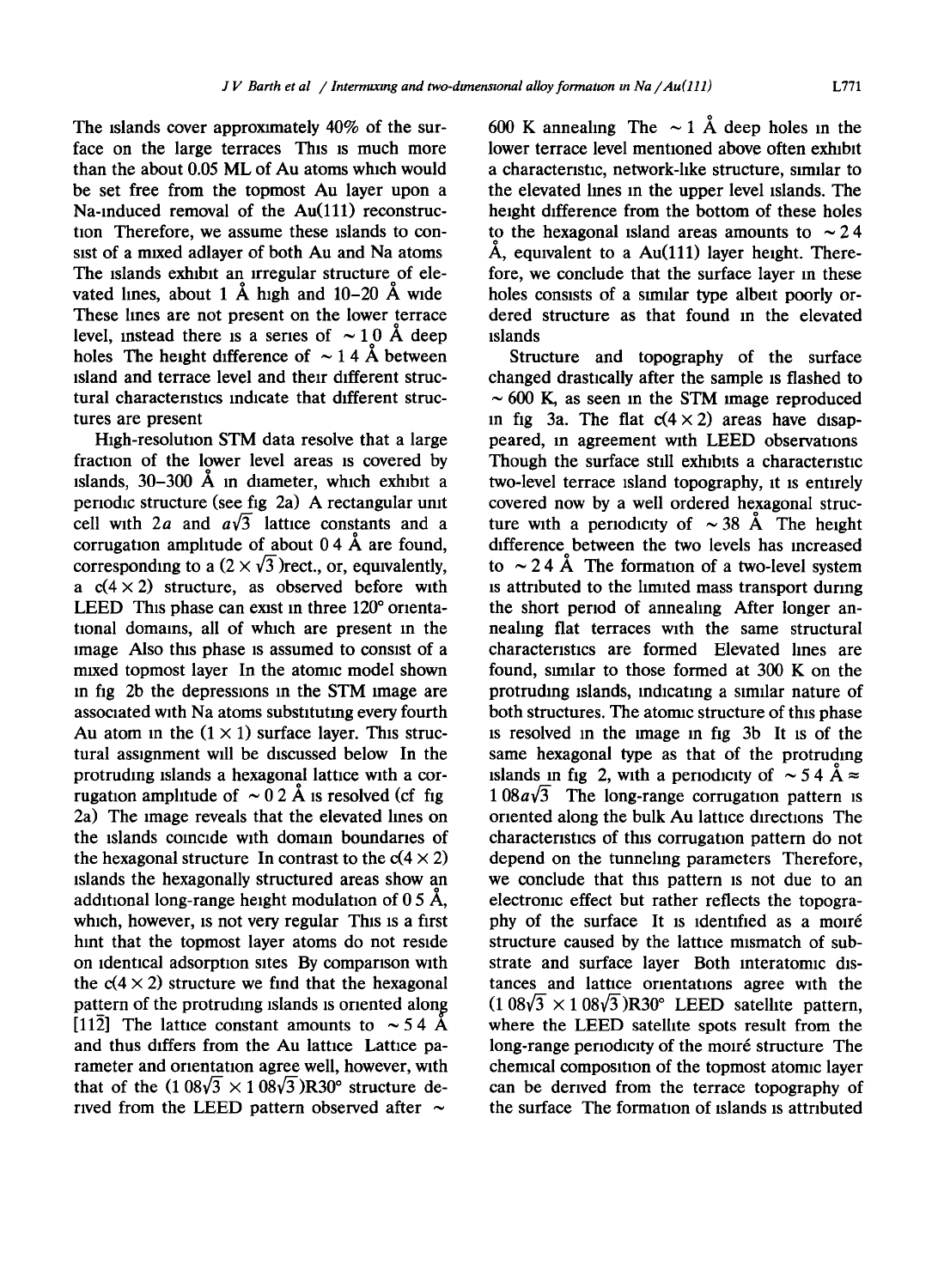

Fig 3 (a) Large-scale STM topography image (2000  $\times$  2000 Å<sup>2</sup>) of a 0.5 ML Na-covered Au(111) after flash annealing to  $\sim$  600 K (b) Atomic resolution image ( $120 \times 130 \text{ Å}^2$ ) of the moire structure with a domain boundary, the ( $13 \times 13$ ) and ( $1.08\sqrt{3} \times 1.08\sqrt{3}$ )R30° unit cells are marked by a rhombus (c) Model of the mixed NaAu, layer (open circles first- and second-layer Au atoms, shaded circles substitutional Na atoms, the (13 × 13) and the (1  $08\sqrt{3}$  × 1  $08\sqrt{3}$ )R30° cells are marked)

to a lower density of Au atoms in the mixed surface layer Assuming that during the formation of the new phase the excess Au atoms cluster in monolayer tslands and that the second layer retains its bulk symmetry we can estimate the denstty of Au surface atoms from geometrical arguments These assumptions are plausible if we take the central parts of large terraces for evalua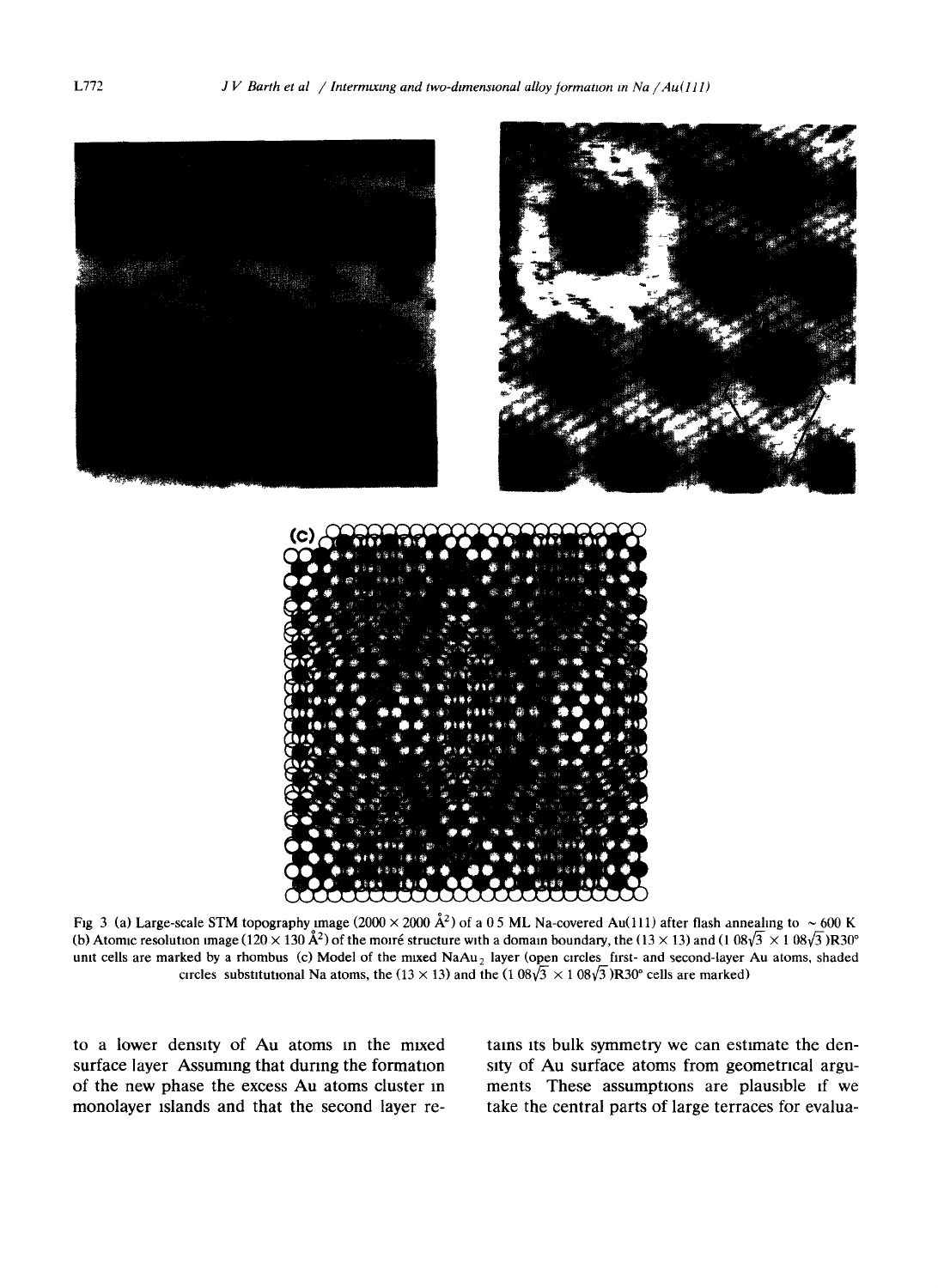tion only On the large terrace in fig 3a the islands cover about 55% of the total area, a value also found in other flash anealing experiments Taking into account that the density of surface Au atoms on the clean reconstructed Au(111) surface amounts to 1 05 ML, the density of Au atoms in the mixed hexagonal surface layer approximately amounts to  $105 - 0.55 = 0.5$  ML

The low density of Au atoms in this layer, the moiré pattern and its  $(1.08\sqrt{3} \times 1.08\sqrt{3})R30^{\circ}$ atomic structure are explained by a mixed surface layer of NaAu<sub>2</sub> composition A schematic model of this structure is depicted in fig 3c. The Au top layer atoms form a honeycomb lattice with a nearest-neighbor atomic distance of 1 08a The density of Au atoms in this layer amounts to 0 57 ML Within the limits of accuracy this is identical with the density of surface Au atoms estimated from STM data The sixfold coordinated central sites of the honeycomb lattice are occupied by Na atoms By comparing the model with the STM image in fig 3b we see that these Na atoms form the hexagonal lattice with an *n-n* distance of  $\sim$  5.4 Å resolved there The in-plane Na-Au distance in the NaAu, surface layer,  $1\,08a = 3\,1$  $\AA$  is very close to the Na-Au atomic distance in the NaAu, alloy of 3 23 Å [9] The mixed surface layer can be regarded as a two-dimensional analogue to the  $NaAu<sub>2</sub>$  bulk alloy, representing the first stage of bulk alloy formation between Na and Au LEED and TDS data show that with increasing coverage the Na and Au atoms form a similar structure also in the deeper lying layers This indicates that Na and Au atoms in the mixed layers are approximately located in one plane The steric structure of the  $Naau_2$  monolayer as well as the compound multllayers, however, is not of a MgCu<sub>2</sub>-type lattice, which is the bulk NaAu, structure [9] The expansion of the top layer means that 12 surface layer atoms reside on 13 atom sites of the second (111)Au layer along the [1 $\overline{1}0$ ] directions This corresponds to a  $13a \times 13a$  $= 37.5 \times 37.5 \text{ Å}^2$  unit cell of the moiré pattern, in agreement with LEED and STM data Depending on their position in the unit cell the surface atoms occupy different adsorption sites on the second layer which leads to a modulation of the vertical position of the topmost layer atoms The STM corrugation amplitude of  $\sim 0.5$  Å agrees well with recent findings for modulated metal structures, e g, for the reconstructed Au(001) [16] and Au(111) [12] surfaces An analysis of largescale atomic resolution STM data shows that small deviations from the 12 on 13 scheme of the surface layer occur, indicating that, in fact, an incommensurate overlayer rather than a comcldence lattice is formed We also found that, in particular after longer annealing, the  $NaAu<sub>2</sub>$  surface layer can be shghtly rotated with respect to the second layer

With the interpretation of the moiré structure the  $c(4 \times 2)$  phase can be rationalized The islands created upon Na deposition at 300 K cover about 40% of the surface area in the large terraces Taking into account that the Au density in these islands amounts to  $\sim 0.57$  ML (where the influence of defects is neglected for simplicty) it follows that the average density of Au in the surrounding areas equals  $\sim [105 - (1 + 0.57)]$  $0.4$ / $0.6$  = 0.7 ML This shows that our previous interpretation of a mixed topmost layer with Na atoms substituting every fourth of the Au surface atoms was correct

The densities of Na atoms in the mixed moiré layer and in the  $c(4 \times 2)$  structure amount to 0.28 and 0 25 ML, respectively Hence, none of these phases can accommodate the 0 5 ML Na adatoms which were deposited on the surface Since AES and TDS data showed that no significant desorption or bulk diffusion of Na atoms occurs during the formation of these structures these species must still be present on the surface Consequently the mixed Na-Au layers are covered by a dilute Na adlayer with an average coverage of  $\sim 0.2$ ML A similar observation was made for the CsAu system CsAu alloy thin films are always covered by a chemlsorbed Cs layer, as verified by Penning spectroscopy [17] The presence of a mobile Na adlayer does not contrast the STM observations of the ordered structures It is well known that mobile adsorbates are in general transparent in STM images and that in these cases the underlying substrate can be resolved [18]

The data presented here lead to the following scenario for the reconstructive Na adsorption on